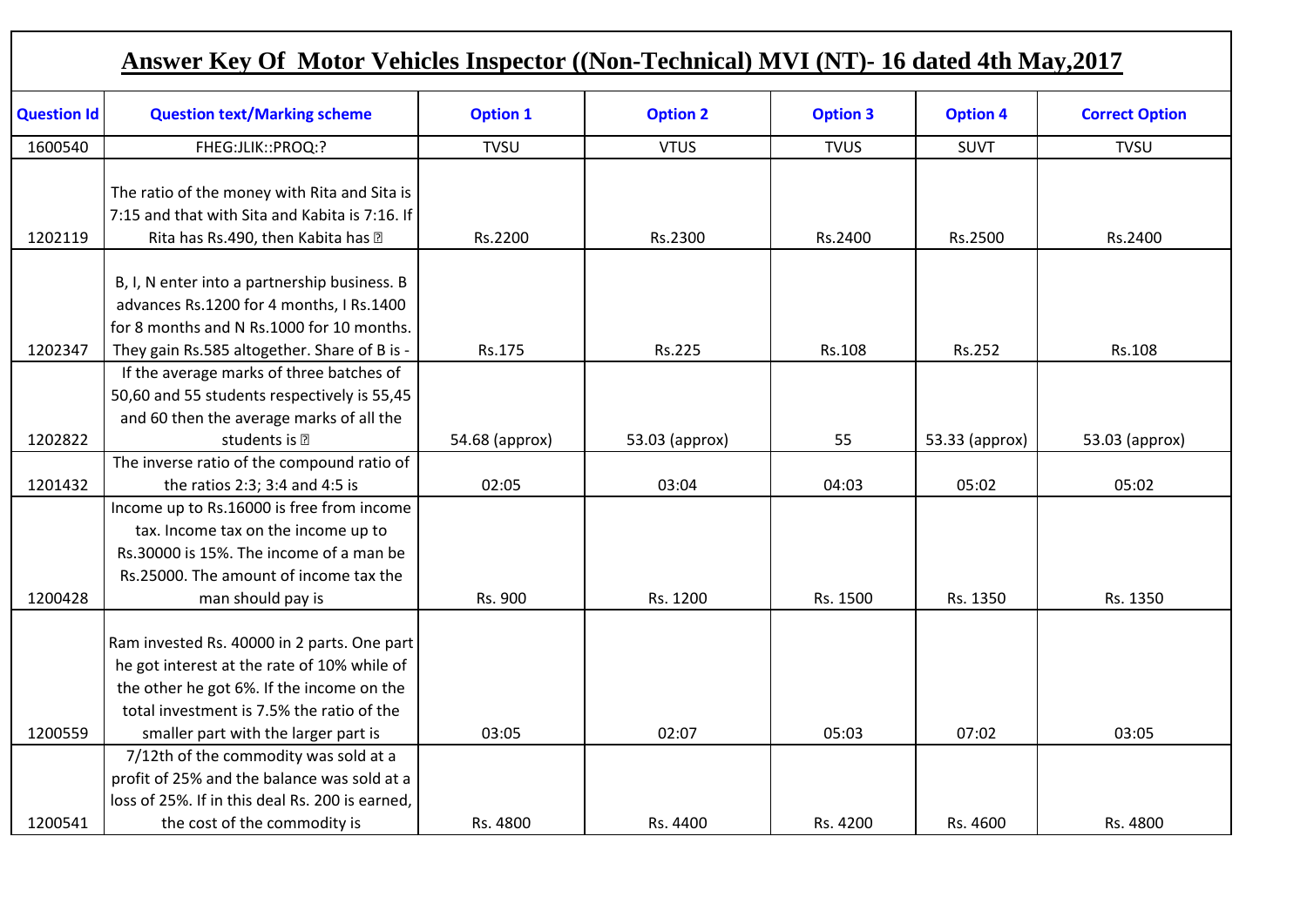|         | A man sees a train passing over a bridge 1<br>km long. The length of the train is 1/4 that |                      |                            |                          |                        |                            |
|---------|--------------------------------------------------------------------------------------------|----------------------|----------------------------|--------------------------|------------------------|----------------------------|
|         | of the bridge. If the train clears the bridge in                                           |                      |                            |                          |                        |                            |
| 1200420 | 50 sec the speed of the train is                                                           | 90 kmph              | 45 kmph                    | 125 kmph                 | 115 kmph               | 90 kmph                    |
|         | The length of a rectangular garden is 4                                                    |                      |                            |                          |                        |                            |
|         | times its breadth and its perimeter is 40                                                  |                      |                            |                          |                        |                            |
| 1203345 | meter. Area of the garden is                                                               | $60 \text{ m}^2$     | $64 \text{ m}^2$           | $65 \text{ m}^2$         | $70 \text{ m}^2$       | $64 \text{ m}^2$           |
| 1600028 | $bc$ $a$ $cd$ $ab$ $d$ $bc$                                                                | adbca                | abbca                      | dcbab                    | cdaab                  | adbca                      |
| 1203398 | Convert 30m/s into km/hr-                                                                  | 100 km/hr            | 105 km/hr                  | 101 km/hr                | 108 km/hr              | 108 km/hr                  |
|         | The total number of digit in the square root                                               |                      |                            |                          |                        |                            |
| 1203218 | of 22071204 is                                                                             | 3                    | 4                          | 5                        | 6                      | 4                          |
|         |                                                                                            | Cost price = Selling |                            | Selling price < Cost     | Post price $=$         |                            |
| 1203113 | In case of profit which one is correct?                                                    | price                | Cost price < Selling price | price                    | Printed price          | Cost price < Selling price |
| 1203322 | Ratio of 7L 2decilitre and 9L is                                                           | 09:10                | 10:09                      | 05:04                    | 04:05                  | 04:05                      |
|         |                                                                                            |                      |                            |                          |                        |                            |
|         | A cricketer has an average score of 50 runs                                                |                      |                            |                          |                        |                            |
|         | in ten innings. To raise the average to 55, in                                             |                      |                            |                          |                        |                            |
| 1202911 | the eleventh innings, he has to score-                                                     | 65                   | 60                         | 55                       | 50                     | Withdrawned                |
|         |                                                                                            |                      |                            |                          |                        |                            |
|         | H.C.F. of two numbers is 7 and their L.C.M.                                                |                      |                            |                          |                        |                            |
| 1202710 | is 42. If one number is 14, other is -                                                     | 18                   | 20                         | 21                       | 14                     | 21                         |
| 1203232 | The value of $71 \times 9 + 29 \times 9$ is                                                | 90                   | 900                        | 9000                     | 9                      | 900                        |
|         | (1/2)% when expressed as decimal fraction                                                  |                      |                            |                          |                        |                            |
| 1203259 | is                                                                                         | 0.0005               | 0.005                      | 0.05                     | 0.5                    | 0.005                      |
| 1202401 | The value of $2^{1}/7+5^{3}/7$ is -                                                        | $7^4/7$              | $10^{4}/_{7}$              | $10^3/\text{kg}$         | $7^3/49$               | $7^4/7$                    |
|         |                                                                                            |                      |                            |                          |                        |                            |
|         | Out of the pair of following numbers, the                                                  |                      |                            |                          |                        |                            |
| 1202406 | pair of numbers prime to each other is -                                                   | 8 and 24             | 4 and 9                    | 15 and 9                 | 27 and 81              | 4 and 9                    |
|         | In an election, candidate A got 75% of the                                                 |                      |                            |                          |                        |                            |
|         | total valid votes. If the 15% of the total                                                 |                      |                            |                          |                        |                            |
|         | votes were declared invalid and the total                                                  |                      |                            |                          |                        |                            |
|         | number of voters is 5,60,000 find the                                                      |                      |                            |                          |                        |                            |
|         | number of valid vote poled in favour of                                                    |                      |                            |                          |                        |                            |
| 1203150 | candidate.                                                                                 | 457000               | 458000                     | 375000                   | 357000                 | 357000                     |
|         |                                                                                            |                      |                            |                          |                        |                            |
|         | The area of the largest triangle that can be                                               |                      |                            |                          |                        |                            |
| 1203374 | inscribed in a semi circle of radius r cm is                                               | $2r$ cm <sup>2</sup> | $r^2$ cm <sup>2</sup>      | $1/2r^2$ cm <sup>2</sup> | $2r^2$ cm <sup>2</sup> | $r^2$ cm <sup>2</sup>      |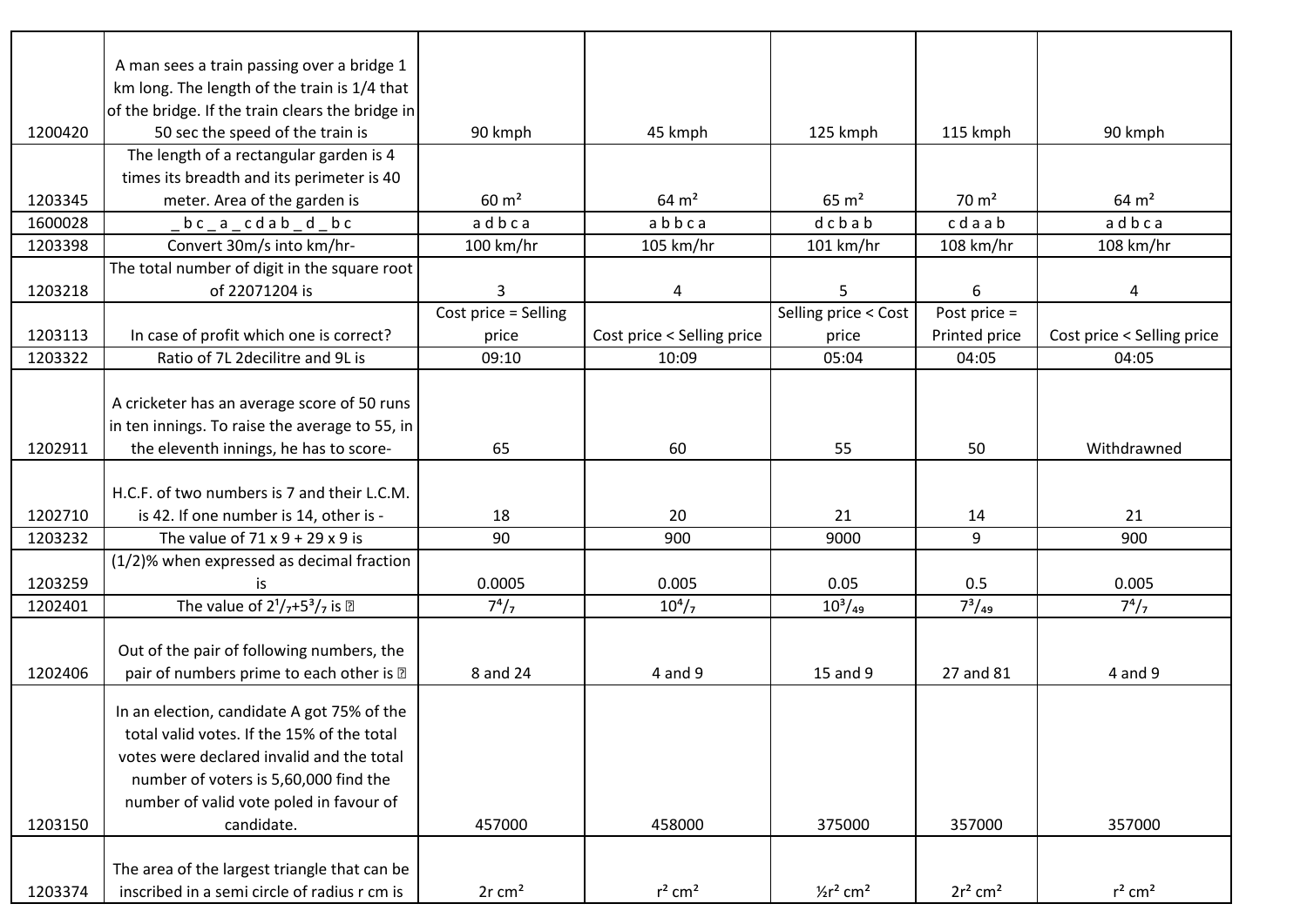|         | Ritu rows a distance of 1km down the                   |                |         |                |         |                |
|---------|--------------------------------------------------------|----------------|---------|----------------|---------|----------------|
|         | stream in 10 minutes and he takes 30                   |                |         |                |         |                |
|         | minutes to cover the same distance up                  |                |         |                |         |                |
| 1201400 | stream. The speed of the stream in km/hr is            | $2\frac{1}{2}$ | 3       | $\overline{2}$ | 4       | $\overline{2}$ |
|         | If profit is to be $12^{1}/_{2}\%$ , the ratio of cost |                |         |                |         |                |
| 1202451 | price and selling price will be -                      | 08:09          | 09:08   | 10:09          | 09:10   | 08:09          |
|         |                                                        |                |         |                |         |                |
|         | A sum of Rs. 875 is invested in the                    |                |         |                |         |                |
|         | beginning of a year at a certain rate of               |                |         |                |         |                |
|         | interest. After 1 year ans 9 months, Rs.               |                |         |                |         |                |
|         | 3500 more is invested but at the rate twice            |                |         |                |         |                |
|         | the former. At the end of two years, Rs.               |                |         |                |         |                |
|         | 131.25 is received as interest from both the           |                |         |                |         |                |
|         | investments. The original rate of interest is-         |                |         |                |         |                |
| 1202962 | (in %)                                                 | 7.5            | 5.25    | 3.75           | 3.25    | 3.75           |
|         | Pure milk contains 89% water. If in a sample           |                |         |                |         |                |
|         | of milk there is 90% water, then the                   |                |         |                |         |                |
|         | quantity of water mixed in 22L of such milk            |                |         |                |         |                |
| 1203318 | is                                                     | 1 <sub>L</sub> | 1.5L    | 1.7L           | 2L      | 2L             |
|         |                                                        |                |         |                |         |                |
|         |                                                        |                |         |                |         |                |
|         | A 7m.40cm ribbon is divided into three                 |                |         |                |         |                |
|         | parts. The ratio between second and third              |                |         |                |         |                |
|         | and third part is 3:5 and first part is 1/4 of         |                |         |                |         |                |
|         | the third part. The difference between the             |                |         |                |         |                |
| 1202957 | greatest and least part is (in cm.)                    | 500            | 300     | 160            | 140     | 300            |
|         |                                                        |                |         |                |         |                |
|         | If sum of a few numbers is 450 and their               |                |         |                |         |                |
|         | mean is 50 and if another number 100 is                |                |         |                |         |                |
| 1203252 | included, the mean would become                        | 55             | 60      | 75             | 150     | 55             |
|         |                                                        |                |         |                |         |                |
|         | A starts a business with a capital of Rs 5000.         |                |         |                |         |                |
|         | B and C join the business after 3 and 5                |                |         |                |         |                |
|         | months respectively. If B invests Rs 6000              |                |         |                |         |                |
|         | and C Rs 8000 in the business and if the               |                |         |                |         |                |
|         | profit amounts to Rs 3400 in one year, then            |                |         |                |         |                |
| 1203317 | B's profit is                                          | Rs 1200        | Rs 1080 | Rs 1120        | Rs 1500 | Rs 1080        |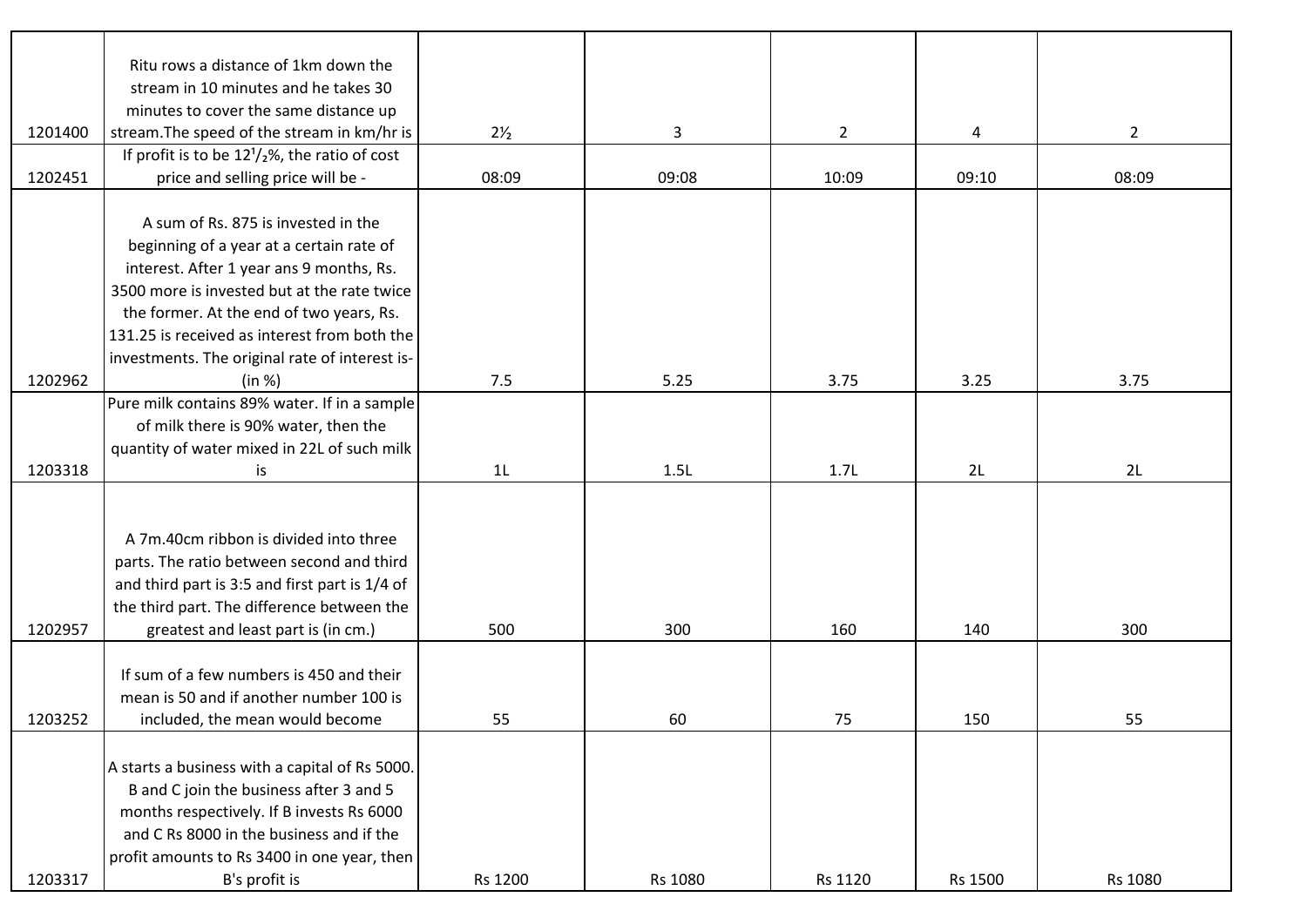|         | There numbers are in the ratio 5:6:7 and                    |             |                |                |                |        |
|---------|-------------------------------------------------------------|-------------|----------------|----------------|----------------|--------|
|         | their L.C.M is 4200. The sum if the numbers                 |             |                |                |                |        |
| 1202950 | is-                                                         | 180         | 360            | 540            | 720            | 360    |
|         | The H.C.F of two numbers is 17 and their                    |             |                |                |                |        |
|         | sum is 136. One of the possible values of                   |             |                |                |                |        |
| 1203229 | the numbers is                                              | 34, 102     | 16, 120        | 51,85          | 68,58          | 51,85  |
|         | $(1998)^{2} + (1997)^{2} + (1996)^{2} - 1998 \times 1997 -$ |             |                |                |                |        |
| 1203269 | 1998 x 1996 - 1997 x 1996 = ?                               | $\mathbf 0$ | $\mathbf{1}$   | $\overline{2}$ | $\mathbf{3}$   | 3      |
|         |                                                             |             |                |                |                |        |
|         | Scale of a map is 1:3×10 <sup>5</sup> . Distance between    |             |                |                |                |        |
|         | two points in that map is 2.5cm. Actual                     |             |                |                |                |        |
| 1202747 | distance between the points is -                            | 750 km      | 75 km          | 7.5 km         | .75 km         | 7.5 km |
|         |                                                             |             |                |                |                |        |
|         |                                                             |             |                |                |                |        |
|         | You took some money for marketing. You                      |             |                |                |                |        |
|         | used 1/5 of your money to purchase fish                     |             |                |                |                |        |
|         | and 1/4 of rest to purchase vegetables.                     |             |                |                |                |        |
|         | Again from rest 1/3 is used for purchasing                  |             |                |                |                |        |
|         | rice and after that 1/2 of rest is used for oil.            |             |                |                |                |        |
|         | Still you have Rs. 100. For marketing you                   |             |                |                |                |        |
| 1202943 | took Rs. -                                                  | 220         | 400            | 500            | 1400           | 500    |
|         | When 67 <sup>67</sup> +67 is divisible by 68, the           |             |                |                |                |        |
| 1202280 | remainder is -                                              | $\pmb{0}$   | 22             | 33             | 66             | 66     |
|         |                                                             |             |                |                |                |        |
|         | Which is the different in the group from                    |             |                |                |                |        |
| 1600687 | other- Iron, Copper, Vitamin, Protein                       | Vitamin     | Iron           | Protein        | Copper         | Copper |
|         | In a party every person handshakes with                     |             |                |                |                |        |
|         | every one, if handshakes are held 105 times                 |             |                |                |                |        |
|         | then how many persons are presented in                      |             |                |                |                |        |
| 1600656 | that party?                                                 | 10          | 15             | 20             | 25             | 15     |
|         | Find the odd word from the alternatives:                    |             |                |                |                |        |
| 1600599 | 7, 9, 11, 12, 14, 15                                        | 15          | 14             | 9              | $\overline{7}$ | 14     |
|         |                                                             |             |                |                |                |        |
|         | R and S are brother's X is the sister of Y ans              |             |                |                |                |        |
| 1600568 | X is the mother of R. What is Y to S?                       | Uncle       | <b>Brother</b> | Father         | Mother         | Uncle  |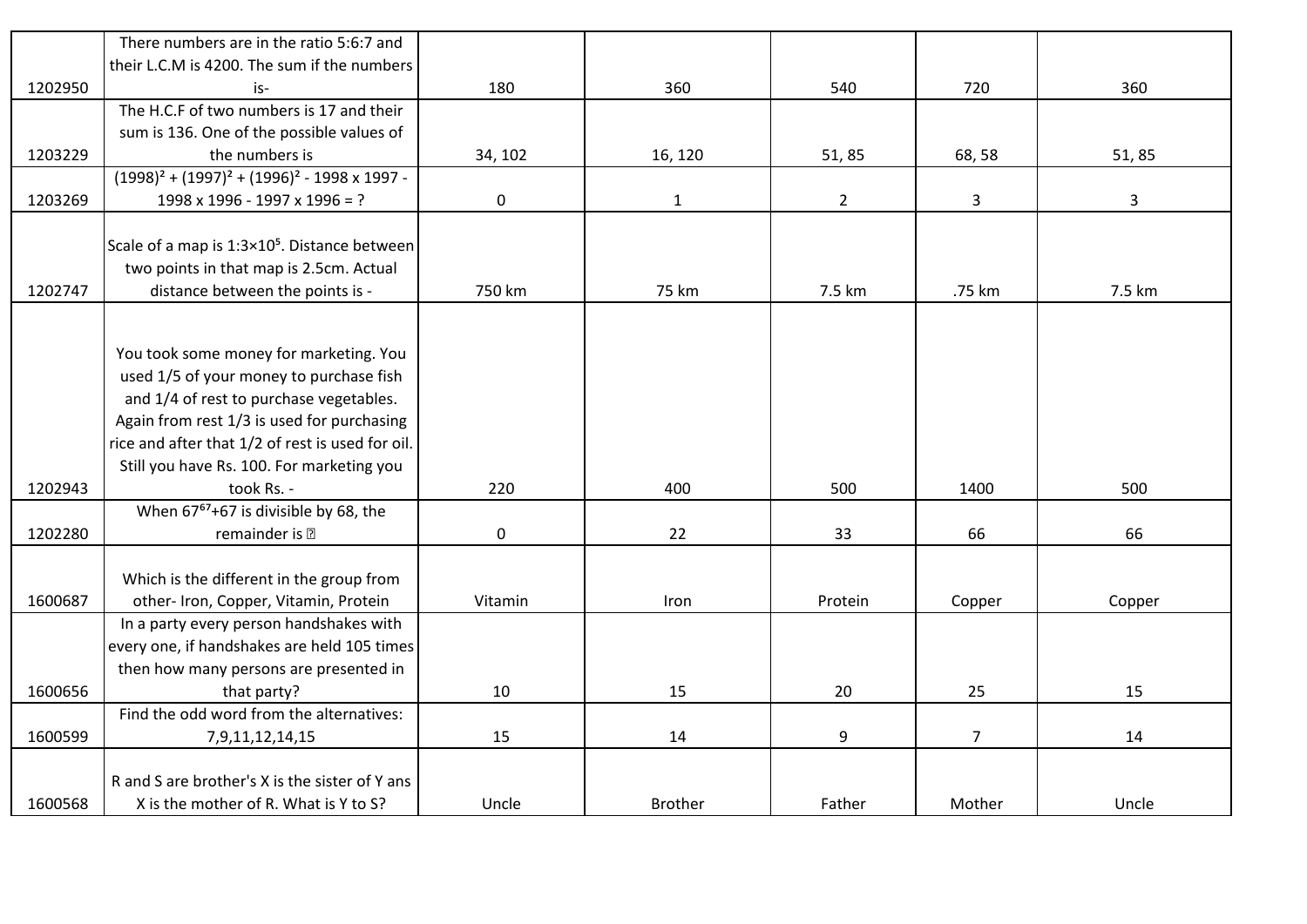|        |                                                       |                             |                            |                           | The first chip   |                           |
|--------|-------------------------------------------------------|-----------------------------|----------------------------|---------------------------|------------------|---------------------------|
|        |                                                       |                             |                            |                           | that is accessed |                           |
|        |                                                       | Circuit board that          |                            |                           | when the         |                           |
|        |                                                       | contains a CPU and          | Circuit board that houses  | same as the CPU           | computer is      | Circuit board that houses |
| 900041 | The motherboard of a computer is the:                 | other chip                  | peripheral devices         | chip                      | turned on        | peripheral devices        |
|        | 'Playing it my way' is an auto biographical           |                             |                            |                           |                  |                           |
| 900425 | book of                                               | <b>Brian Lara</b>           | Sachin Tendulkar           | Sunil Gavaskar            | Sourav Ganguly   | Sachin Tendulkar          |
|        | The current chairman of International                 |                             |                            |                           | Shashank         |                           |
| 900608 | Cricket Council is                                    | <b>Malcom Grey</b>          | N Srinivasan               | Zaheer Abbas              | Manohar          | Shashank Manohar          |
|        | The first airport in the world to fully               |                             |                            |                           |                  |                           |
|        | operate on solar power is located in the city         |                             |                            |                           |                  |                           |
| 900618 | of                                                    | Chennai                     | Cochin                     | Mangaluru                 | Kolkata          | Cochin                    |
|        | The current CEO of Microsoft Corporation              |                             |                            |                           |                  |                           |
| 900627 | is:                                                   | Satya Nadella               | Indra Nooyi                | Sundar Pichai             | Vishal Sikka     | Satya Nadella             |
|        | Currently the district of West Bengal with            |                             |                            |                           |                  |                           |
| 900678 | least population is                                   |                             |                            | Malda                     | Cooch Behar      |                           |
|        | As per Market Capitalisation, currently the           | Dakshin Dinajpur            | <b>Uttar Dinajpur</b>      |                           |                  | Dakshin Dinajpur          |
| 900681 | largest Indian company is                             | <b>TCS</b>                  | <b>Reliance Industries</b> | State Bank of India       | ONGC             | <b>TCS</b>                |
|        | Currently the world's largest passenger               |                             |                            |                           |                  |                           |
|        |                                                       | Airbus A380                 |                            |                           |                  |                           |
| 900692 | aeroplane is<br>Anirban Lahiri a celebrated player in |                             | Airbus A399                | Boeing 777                | Boeing 787       | Airbus A380               |
|        |                                                       |                             |                            |                           | Golf             | Golf                      |
| 900614 | association with                                      | <b>Badminton</b>            | Tennis                     | Basketball                |                  |                           |
| 800095 | The first Viceroy of India was                        | Lord Wellesley              | Lord Ellenborough          | Lord Canning              | Lord Auckland    | <b>Lord Canning</b>       |
|        |                                                       |                             |                            |                           |                  |                           |
|        | The name of the Movement, stated with                 |                             | Non-Cooperation            | Civil-Disobedience        | Quit-India       | Civil-Disobedience        |
| 800189 | 'Dandi March' was                                     | Home Rule Movement          | Movement                   | Movement                  | Movement         | Movement                  |
|        |                                                       |                             |                            |                           |                  |                           |
|        | Which category of the Nobel Prize has been            |                             |                            |                           |                  |                           |
| 801763 | awarded the least number of times?                    | Literature                  | Physics                    | <b>Economic Sciences</b>  | Peace            | <b>Economic Sciences</b>  |
|        |                                                       |                             |                            |                           | National         |                           |
|        |                                                       |                             |                            |                           | Intigration for  |                           |
|        |                                                       | <b>National Information</b> | National Institution for   | National Issues for       | Transforming     | National Institution for  |
| 801780 | In NITI Aayog 'NITI' stands for-                      | for Transforming India      | <b>Transforming India</b>  | <b>Transforming India</b> | India            | Transforming India        |
|        |                                                       |                             |                            |                           |                  |                           |
| 800492 | The famous play "Nabanna" was written by              | <b>Utpal Dutta</b>          | Bijon Bhattacharya         | <b>Badal Sarkar</b>       | Manoj Mitra      | Bijon Bhattacharya        |
|        | International Mother Language Day is                  |                             |                            |                           |                  |                           |
| 800501 | observed on :                                         | 24th October                | 1st January                | 28th February             | 21st February    | 21st February             |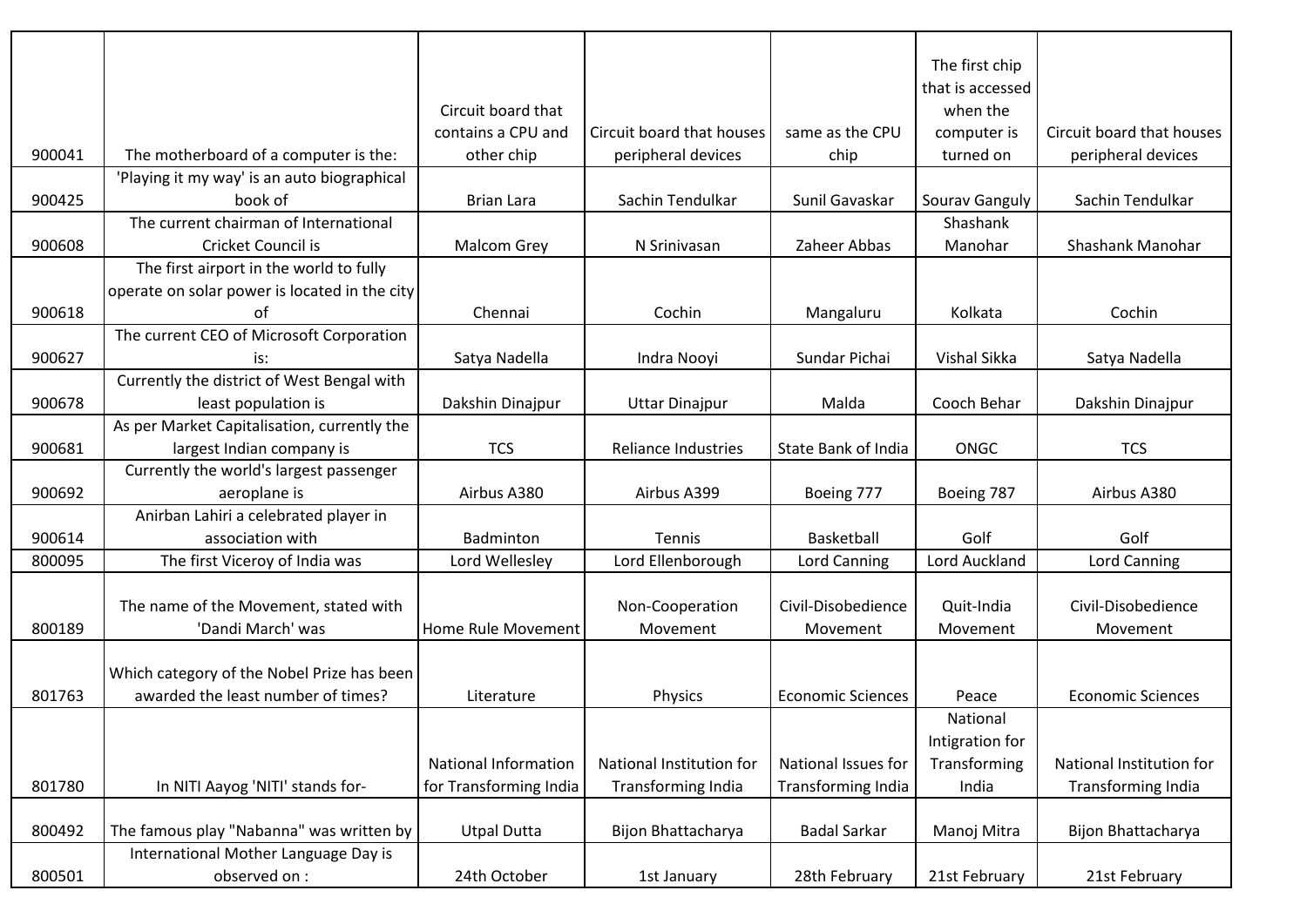| 800708 | The largest planet of the Solar family is    | Mercury                | Jupitar                | Venus                | Saturn          | Jupitar                  |
|--------|----------------------------------------------|------------------------|------------------------|----------------------|-----------------|--------------------------|
|        |                                              |                        |                        |                      | Lok Sabha,      |                          |
|        |                                              |                        |                        | Lok Sabha and        | Rajya Sabha and | Lok Sabha, Rajya Sabha   |
| 802061 | Parliament consists of:                      | Lok Sabha              | Rajya Sabha            | Rajya Sabha          | Prsident        | and Prsident             |
|        |                                              |                        |                        |                      |                 |                          |
| 802075 | Total number of districts of West Bengal is: | 20                     | 21                     | 22                   | 23              | 23                       |
|        | A Supreme Court Judge ordinarily remains     |                        |                        |                      |                 |                          |
| 800015 | in office till                               | 58 years               | 60 years               | 62 years             | 65 years        | 65 years                 |
|        | The number of Fundamental Duties of the      |                        |                        |                      |                 |                          |
|        | Indian Citizen as incorporated in the        |                        |                        |                      |                 |                          |
| 800369 | Constitution of India is                     | Ten                    | Eleven                 | Fifteen              | Eighteen        | Eleven                   |
|        | The number of members which the              |                        |                        |                      |                 |                          |
|        | President can nominate to the Lok Sabha      |                        |                        |                      |                 |                          |
| 800762 | are                                          | $\overline{2}$         | 10                     | 12                   | 6               | $\overline{2}$           |
|        |                                              |                        |                        |                      |                 |                          |
|        | Quorum is the minimum number of              |                        |                        |                      | Seventy         |                          |
|        | members regained to conduct the affairs of   |                        |                        | One hundred          | members in the  |                          |
|        | a deliberative body. According to Act 100(c) |                        |                        | members in the Lok   | Lok Sabha and   |                          |
|        | of the Indian Constitution Quorum for        | One fifth of the total | One tenth of the total | Sabha and sixty in   | fourty in the   | One tenth of the total   |
| 801277 | either house of the Parliament is -          | membership             | membership             | the Rajya Sabha      | Rajya Sabha     | membership               |
|        | The type of Coffee which mainly produced     |                        |                        |                      |                 |                          |
| 600777 | in India                                     | Robasta                | Jamaican               | Arabian              | Librerian       | Arabian                  |
|        |                                              |                        |                        |                      |                 |                          |
|        |                                              |                        |                        | excessive silting of | power-          | excessive silting of the |
| 600883 | The decline of the port of Kolkata is due to | lack of raw materials  | labour-problems        | the Hooghly river    | problems        | Hooghly river            |
|        | The Ultra Violet ray coming from the sun is  |                        |                        |                      |                 |                          |
| 200959 | absorbed in atmosphere in                    | Ozonosphere            | Ionosphere             | Stratosphere         | Troposphere     | Ozonosphere              |
|        |                                              |                        |                        |                      |                 |                          |
| 300979 | The substance used for cutting of glass is   | graphite               | diamond                | charcoal             | fullerene       | diamond                  |
| 402057 | Fore limbs of birds are modified as          | legs                   | scales                 | clawed toes          | wings           | wings                    |
|        | Instrument used to measure the wind          |                        |                        |                      |                 |                          |
| 402190 | velocity is                                  | Anemometer             | Hydrometer             | Lactometer           | Photometer      | Anemometer               |
|        |                                              |                        |                        |                      | St. Baptist     |                          |
| 700698 | The name of the oldest Church in Kolkata     | St. Peter's Church     | St. Joshep Church      | Armenian Church      | Church          | Armenian Church          |
|        |                                              |                        |                        |                      |                 |                          |
|        | The qualifying age of a candidate for the    |                        |                        |                      |                 |                          |
| 700788 | Panchayat Election in West Bengal is         | 18 years               | 21 years               | 25 years             | 30 years        | 21 years                 |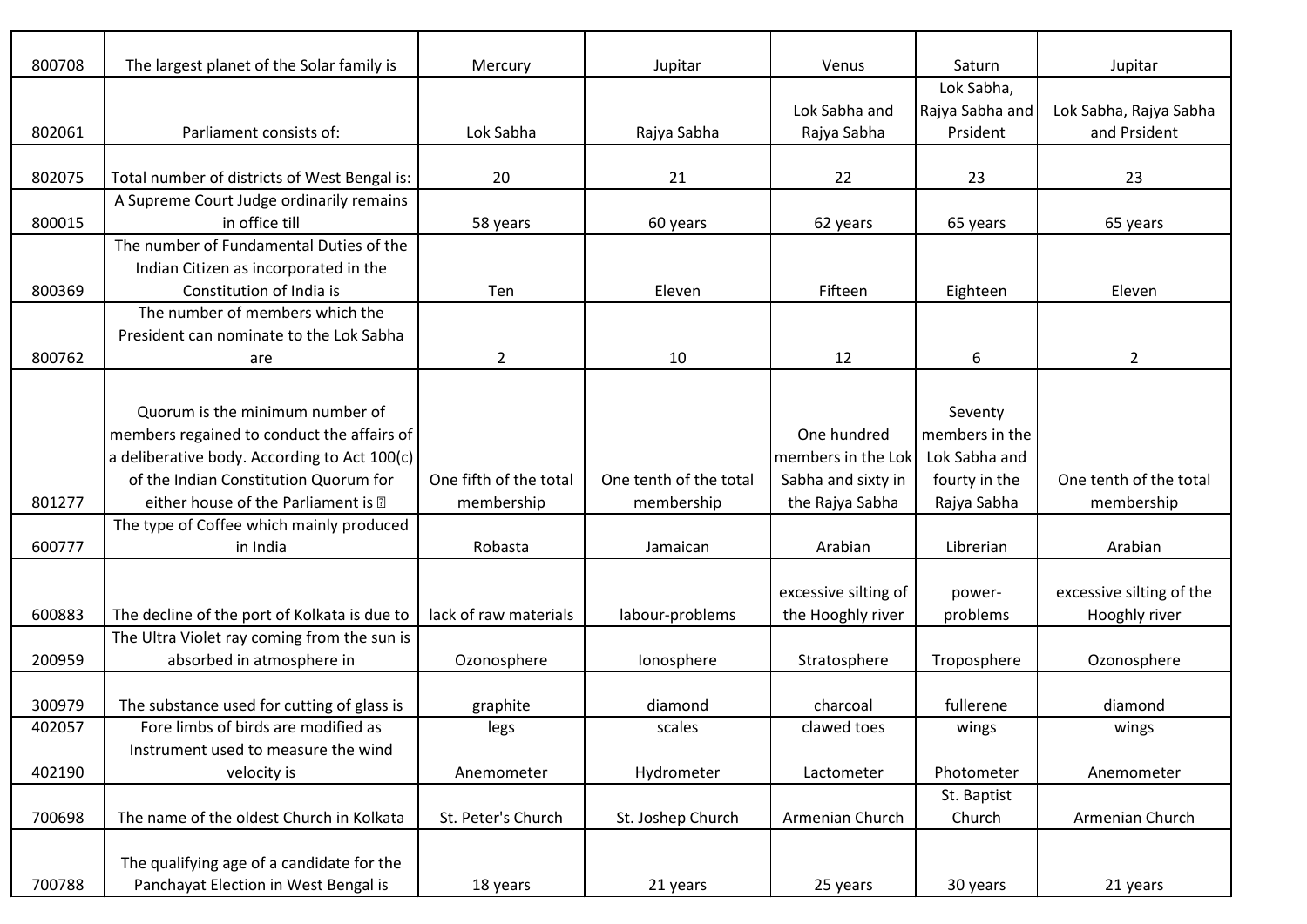| 1000070 | How many bits make one byte:                   | 8                             | 6                                            | 12                                     | 32                                | 8                                 |
|---------|------------------------------------------------|-------------------------------|----------------------------------------------|----------------------------------------|-----------------------------------|-----------------------------------|
| 800201  | PSLV stands for                                | Polar Space Launch<br>Vehicle | Primary satellite Launch<br>Vehicle          | <b>Primary Space</b><br>Launch Vehicle | Polar Satellite<br>Launch Vehicle | Polar Satellite Launch<br>Vehicle |
|         |                                                |                               |                                              |                                        |                                   |                                   |
|         |                                                |                               |                                              | Selected Economic                      | Specific                          |                                   |
| 801851  | Full form of 'SEZ' is-                         |                               | Special Economic Zone Separate Economic Zone | Zone                                   | Economic Zone                     | Special Economic Zone             |
|         |                                                |                               |                                              |                                        |                                   |                                   |
| 801265  | Our National Anthem must be sung within -      | 52 seconds                    | 55 seconds                                   | 1 minute                               | 62 seconds                        | 52 seconds                        |
|         | The person who is acclaimed as the father      |                               |                                              |                                        |                                   |                                   |
| 801334  | of Medicine is                                 | Hippocrates                   | Herodotus                                    | Sushrut                                | Charak                            | Hippocrates                       |
| 801608  | Rajbhaban of Kolkata was built in-             | 1803                          | 1770                                         | 1904                                   | 1857                              | 1803                              |
| 801620  | West Bengal is situated-                       | 85°50'E-89°50'E               | 85°30'E-90°E                                 | 85°E-89°30'E                           | 85°E-90°E                         | 85°50'E-89°50'E                   |
|         | The correct of order of the following states   |                               |                                              |                                        |                                   |                                   |
|         | according to the dates of their creation is-i) |                               |                                              |                                        |                                   |                                   |
|         | Uttarakhand ii) Jharkhand iii) Goa iv)         |                               |                                              |                                        |                                   |                                   |
| 801971  | Mizoram                                        | (i), (ii), (iii), (iv)        | (iv), (iii), (i), (ii)                       | (iii), (iv), (ii), (i)                 | (iv), (ii), (iii), (i)            | (iv), (iii), (i), (ii)            |
|         |                                                |                               |                                              |                                        |                                   |                                   |
|         | The name of the President of India at the      |                               |                                              | Fakhruddin Ali                         | Shankar Dayal                     |                                   |
| 801473  | time of emergency in the year 1976             | V.V. Giri                     | Giani Zail Singh                             | Ahmed                                  | Sharma                            | Fakhruddin Ali Ahmed              |
|         | The Jhaveri sisters are exponents of the       |                               |                                              |                                        |                                   |                                   |
| 801230  | dance form                                     | Kathak                        | Kuchipudi                                    | Manipuri                               | Kathakali                         | Manipuri                          |
|         |                                                |                               |                                              |                                        |                                   |                                   |
|         | Substitute the given word meaning with a       |                               |                                              |                                        |                                   |                                   |
| 100010  | single word choosing from the alternatives     |                               |                                              |                                        |                                   |                                   |
|         | given. 10. The art of fine handwriting:        | typography                    | transcription                                | calligraphy                            | script-writing                    | calligraphy                       |
|         |                                                |                               |                                              |                                        |                                   |                                   |
|         | Choose the correct meaning of the quoted       |                               |                                              |                                        |                                   |                                   |
|         | word from the options given below:-            |                               |                                              |                                        |                                   |                                   |
|         | "Debutant" off-spinner Simon Harmer took       |                               |                                              |                                        |                                   |                                   |
|         | three wickets before West Indian Captain       |                               |                                              |                                        |                                   |                                   |
|         | Danesh Ramdin led a fight back against         |                               |                                              | one who comes                          | one who makes                     | one who makes his first           |
|         | South Africa on the first day of the third and | one who in jealous of         | one who climbs a peak                        | from a family of                       | his first                         |                                   |
| 103217  | final test at Newlands on Friday.              | others                        | for the first time                           | players                                | appearance                        | appearance                        |
|         | Find out from the following words which        |                               |                                              |                                        |                                   |                                   |
| 100820  | one is spelt correctly:                        | etiquette                     | etiquete                                     | eticquette                             | eticquete                         | etiquette                         |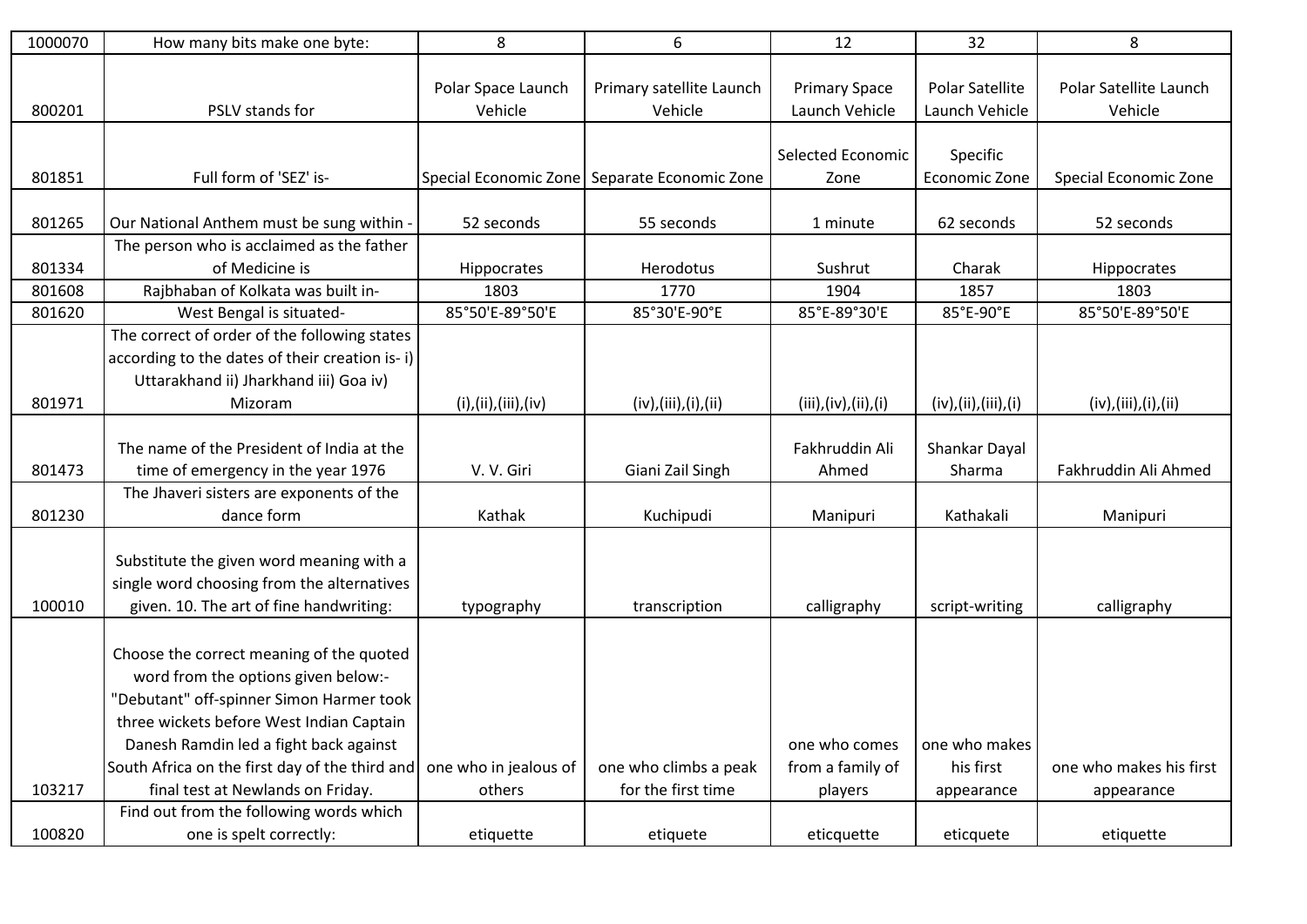|        | Four alternative spellings of a single word    |                         |                          |                     |                 |                           |
|--------|------------------------------------------------|-------------------------|--------------------------|---------------------|-----------------|---------------------------|
| 100085 | are given. Tick(v)the correctly spelt word.    | acquiscence             | acquiscience             | acquiescence        | acquiecence     | acquiescence              |
|        | Choose the correct option: "The firing of      |                         |                          |                     |                 |                           |
|        | many guns at the same time to mark an          |                         |                          |                     |                 |                           |
| 103899 | occasion                                       | salvo                   | salute                   | respect             | reconnoiter     | salvo                     |
|        |                                                |                         |                          |                     |                 |                           |
|        |                                                |                         |                          |                     |                 |                           |
|        | Choose the answer that best expresses the      |                         |                          |                     | The suspect is  |                           |
|        | meaning of the given sentence. People          |                         |                          | The suspect was     | claimed to have | The suspect is claimed to |
|        | claim to have seen the suspect in several      | The suspect is being    | In several cities the    | seen by people in   | been seen in    | have been seen in several |
| 101796 | cities.                                        | seen in several cities. | suspect is seen.         | several cities.     | several cities. | cities.                   |
|        |                                                |                         |                          |                     |                 |                           |
|        | Fill in the blank with suitable idiom. I know  |                         |                          |                     |                 |                           |
|        | that you have done it and you must             |                         |                          |                     |                 |                           |
|        | otherwise I will have to report the matter     |                         |                          |                     |                 |                           |
| 100476 | to the higher authority.                       | come clean              | cut out                  | cut short           | get by          | come clean                |
|        |                                                |                         |                          |                     |                 |                           |
|        |                                                |                         |                          |                     |                 |                           |
|        |                                                |                         |                          |                     | If this man     |                           |
|        | If this man would not have been poor, he       |                         |                          | If this man was not | would have      |                           |
|        | would not have worked so hard. Rewrite         | If this man have been   | If this man would not be | poor, he would not  | have been poor, | If this man was not poor, |
|        | the sentence correcting error. Select the      | poor, he would not      | poor, he would work so   | have worked so      | he would were   | he would not have worked  |
| 102697 | correct response.                              | have worked so hard.    | hard.                    | hard.               | worked so hard  | so hard.                  |
|        |                                                |                         |                          |                     |                 |                           |
|        | He ordered of my dismissal. Correct the        | He ordered for my       | He ordered me to         | He ordered of my    | He ordered my   |                           |
| 101278 | error from the following alternatives:         | dismissal.              | dismiss.                 | dismissal.          | dismissal.      | He ordered my dismissal.  |
|        |                                                |                         |                          |                     |                 |                           |
|        | Choose the correct combination so as to        |                         |                          |                     |                 |                           |
|        | form a meaningful sentence: Man                |                         |                          |                     |                 |                           |
|        | considers 1) full granaries of the past 2)     |                         |                          |                     |                 |                           |
|        | field of transitoriness 3) only the stubble 4) |                         |                          |                     |                 |                           |
| 103550 | and overlooks                                  | 1324                    | 4231                     | 2431                | 3241            | 3241                      |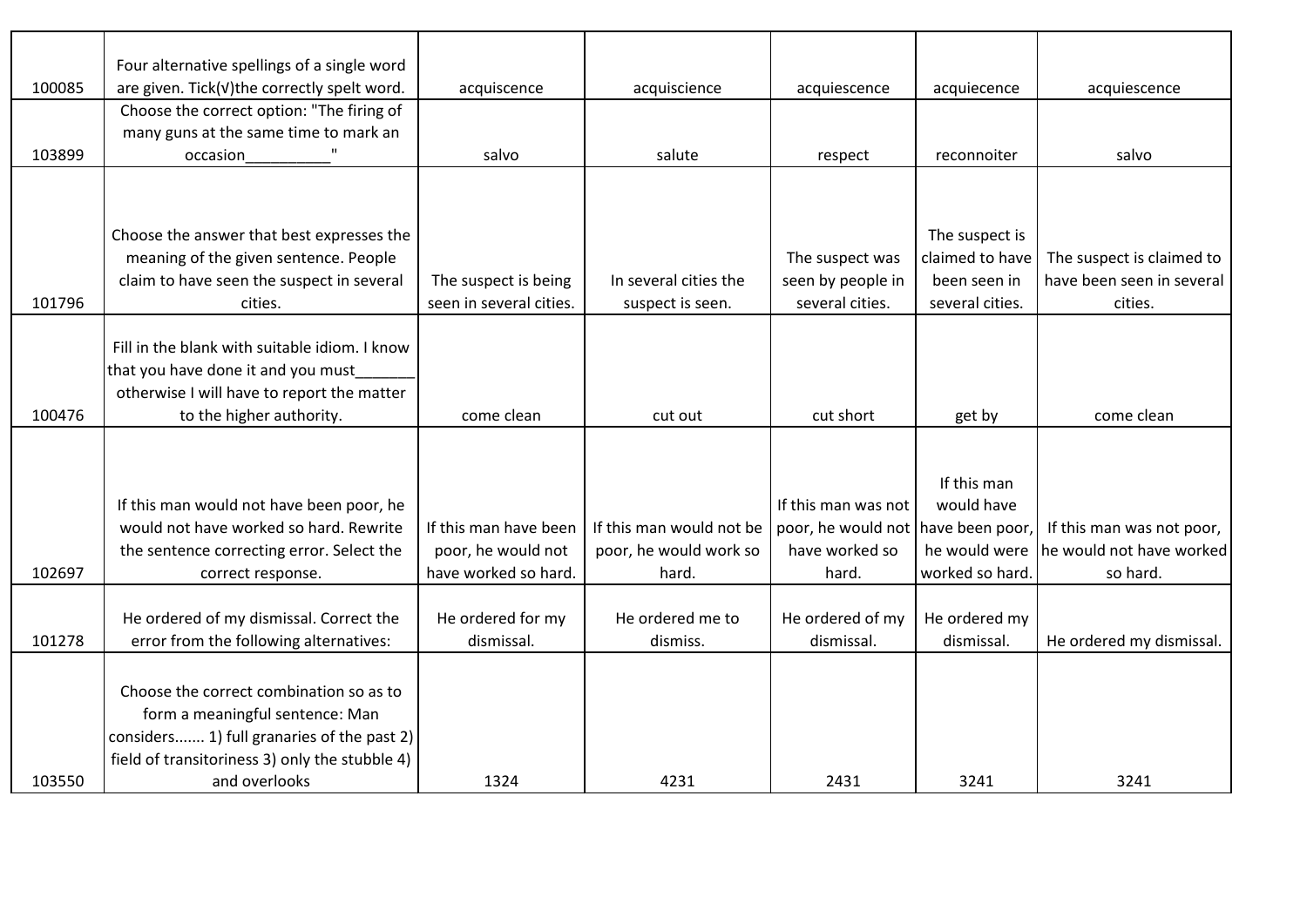|        | Choose the proper order for re-arranging      |                     |                        |                    |                |                              |
|--------|-----------------------------------------------|---------------------|------------------------|--------------------|----------------|------------------------------|
|        | the following to form a complete              |                     |                        |                    |                |                              |
|        | meaningful sentence. (A) copiers of           |                     |                        |                    |                |                              |
|        | European culture (B) the Indians of coming    |                     |                        |                    |                |                              |
|        | generations (C) but will be men, rooted in    |                     |                        |                    |                |                              |
|        | their own traditions and cultural heritage    |                     |                        |                    |                |                              |
|        | (D) will not be unconvincing and self         |                     |                        |                    |                |                              |
| 101781 | conscious                                     | <b>ABDC</b>         | <b>BADC</b>            | <b>ADCB</b>        | <b>BDAC</b>    | <b>BDAC</b>                  |
|        | Fill in the blank with appropriate            |                     |                        |                    |                |                              |
|        | preposition: He has met fierce criticism of   |                     |                        |                    |                |                              |
|        | his intentions to move a manufactured         |                     |                        |                    |                |                              |
| 104020 | market economy.                               | towards             | to                     | from               | in             | towards                      |
|        |                                               |                     |                        |                    |                |                              |
|        | Choose an appropriate article / preposition   |                     |                        |                    |                |                              |
|        | to complete the sentence: The teacher         |                     |                        |                    |                |                              |
|        | insisted _____ my participating in the debate |                     |                        |                    |                |                              |
| 101775 | competition.                                  | at                  | in                     | a                  | on             | on                           |
|        | 'A leader of the people who can sway his      |                     |                        |                    |                |                              |
| 100394 | followers by his oratory'                     | mendicant           | connoisser             | demagogue          | raconteur      | demagogue                    |
|        |                                               |                     |                        |                    |                |                              |
|        |                                               |                     |                        |                    |                |                              |
|        | In question replace word/words in "" with     |                     |                        |                    |                |                              |
|        | an idiomatic expression/phrase from the       |                     |                        |                    |                |                              |
|        | given alternatives. Pratim is in the habit of |                     | bearing no stone       |                    | stirring up a  |                              |
| 100023 | "doing something which causes terrible"       | adding fuel to fire | unturned               | falling in         | hornet's nest. | stirring up a hornet's nest. |
|        | Choose a word opposite in meaning to the      |                     |                        |                    |                |                              |
| 100015 | word given: 15. Bizarre:                      | known               | expected               | regular            | usual          | usual                        |
|        | Choose the correct option: "Antartica is also |                     |                        |                    |                |                              |
| 103888 | called the white continent."                  | exclamatory         | interrogative          | assertive          | imperative     | assertive                    |
| 100631 | The news ---- true.                           | be                  | are                    | is                 | were           | is                           |
|        |                                               |                     |                        |                    | He wished so   |                              |
|        |                                               |                     |                        | He prayed that God | that God might |                              |
|        | Choose the alternative that best expresses    | He wished by God to | He prayed that may God | might grant peace  | grant peace to | He prayed that God might     |
|        | the given sentence: He said,"May God grant    | grant peace to the  | grant peace to the     | to the departed    | the departed   | grant peace to the           |
| 103588 | peace to the departed soul!"                  | departed soul       | departed soul          | soul               | soul           | departed soul                |
|        | Fill in the blank with suitable idiom. He did |                     |                        |                    |                |                              |
|        | not have any meals for days and was           |                     |                        |                    | A thin skinned |                              |
| 100468 | naturally reduced to                          | A pie in the sky    | A bag of bones         | A nine day wonder  | animal.        | A bag of bones               |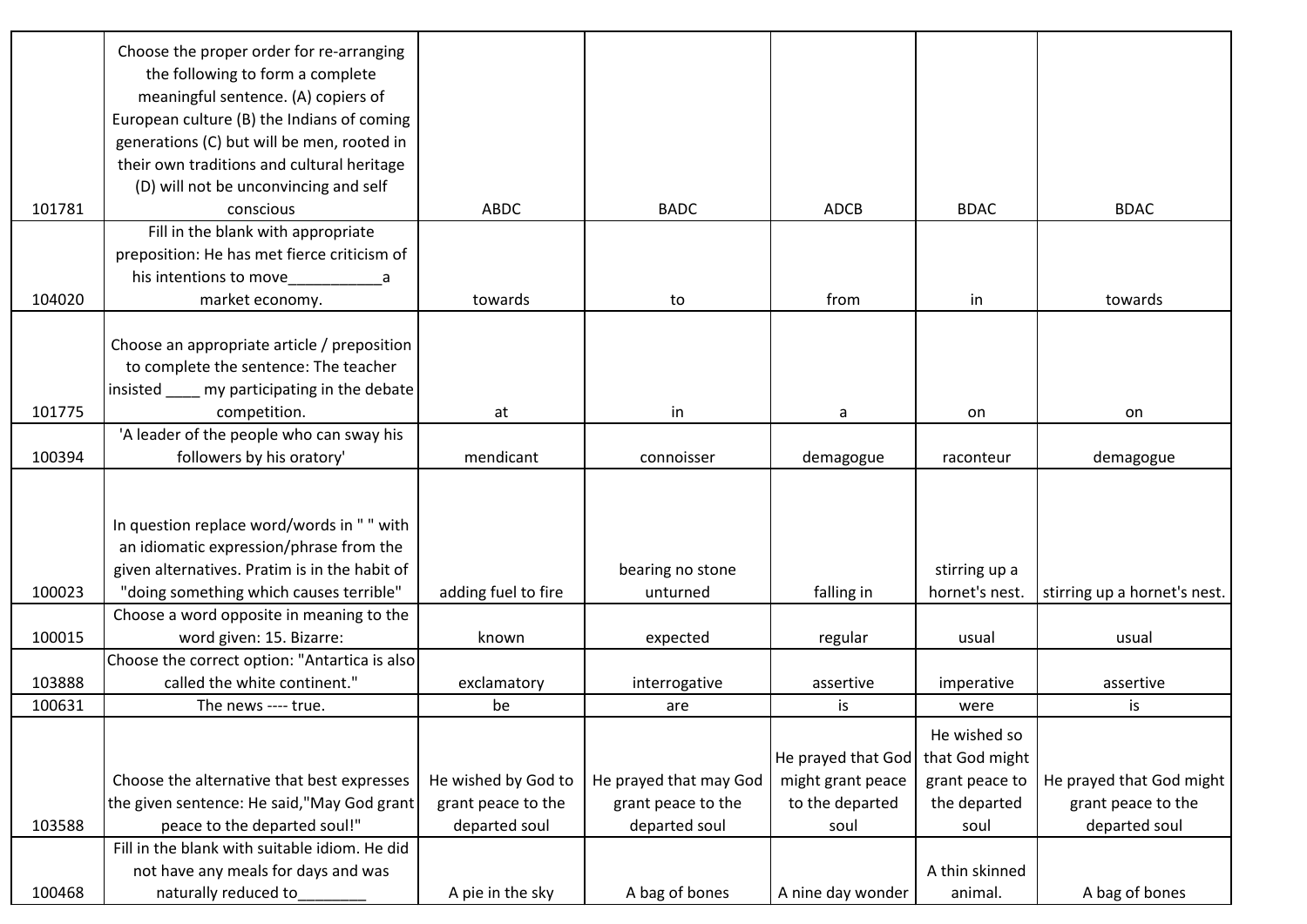|        | Fill up the blanks with an adverb choosing                                               |                      |                          |                  |                 |                           |
|--------|------------------------------------------------------------------------------------------|----------------------|--------------------------|------------------|-----------------|---------------------------|
|        | from the alternatives given. The train goes                                              |                      |                          |                  |                 |                           |
| 100099 | from Kolkata to Ahmedabad.                                                               | away                 | direct                   | indirect         | down            | direct                    |
|        |                                                                                          |                      |                          |                  |                 |                           |
| 100884 | There is an error in one of the four parts of<br>the following sentence. Spot the error: | $\frac{1}{2}$        | consider him/            | to be/           | a good student. | to be/                    |
|        |                                                                                          |                      |                          |                  |                 |                           |
|        | Tick the correct answer- We should not                                                   | We shall not made a  |                          | We should not    | We should not   | We should not make a      |
| 100524 | make noise.                                                                              | noise                | None of the alternatives | make a noise     | make the noise  | noise                     |
|        | Find out the antonym to 'pompous' from                                                   |                      |                          |                  |                 |                           |
| 100850 | the alternatives given below:                                                            | simple               | plenty                   | playful          | splendid        | simple                    |
|        |                                                                                          |                      |                          |                  |                 |                           |
|        | 'Indolent' is a person who does not work                                                 |                      |                          |                  |                 |                           |
| 100370 | hard. What is the antonym of Indolent?                                                   | clumsy               | fit                      | diligent         | active          | diligent                  |
|        |                                                                                          |                      |                          |                  |                 |                           |
|        | There are four parts of a                                                                |                      |                          |                  |                 |                           |
|        | sentence(PQRS)put in jumbled order.Put                                                   |                      |                          |                  |                 |                           |
|        | them in right order to form a meaningful                                                 |                      |                          |                  |                 |                           |
|        | sentence.Select the correct response. That                                               |                      |                          |                  |                 |                           |
|        | one person in a thousand (P)/really living in                                            |                      |                          |                  |                 |                           |
|        | the present(Q)/knows the trick of (R)/I                                                  |                      |                          |                  |                 |                           |
| 101037 | believe(S).                                                                              | <b>SPRQ</b>          | <b>PQSR</b>              | <b>SPQR</b>      | <b>PQRS</b>     | <b>SPRQ</b>               |
|        |                                                                                          |                      |                          |                  | Your new        |                           |
|        | Choose the sentence which is                                                             | Your new glasses are | Your new glasses is very | Your new glasses | glasses have    | Your new glasses are very |
| 100633 | grammatically correct.                                                                   | very nice.           | nice.                    | was very nice.   | very nice.      | nice.                     |
|        | Fill in the blank with appropriate                                                       |                      |                          |                  |                 |                           |
|        | preposition given below: Vivekananda                                                     |                      |                          |                  |                 |                           |
|        | infused a new spirit ________ the people of                                              |                      |                          |                  |                 |                           |
| 100824 | our country.                                                                             | into                 | inside                   | to               | in              | into                      |
|        |                                                                                          |                      |                          |                  |                 |                           |
|        | his son. Fill<br>He has no control                                                       |                      |                          |                  |                 |                           |
| 100757 | in with appropriate preposition:-                                                        | to                   | over                     | for              | on              | over                      |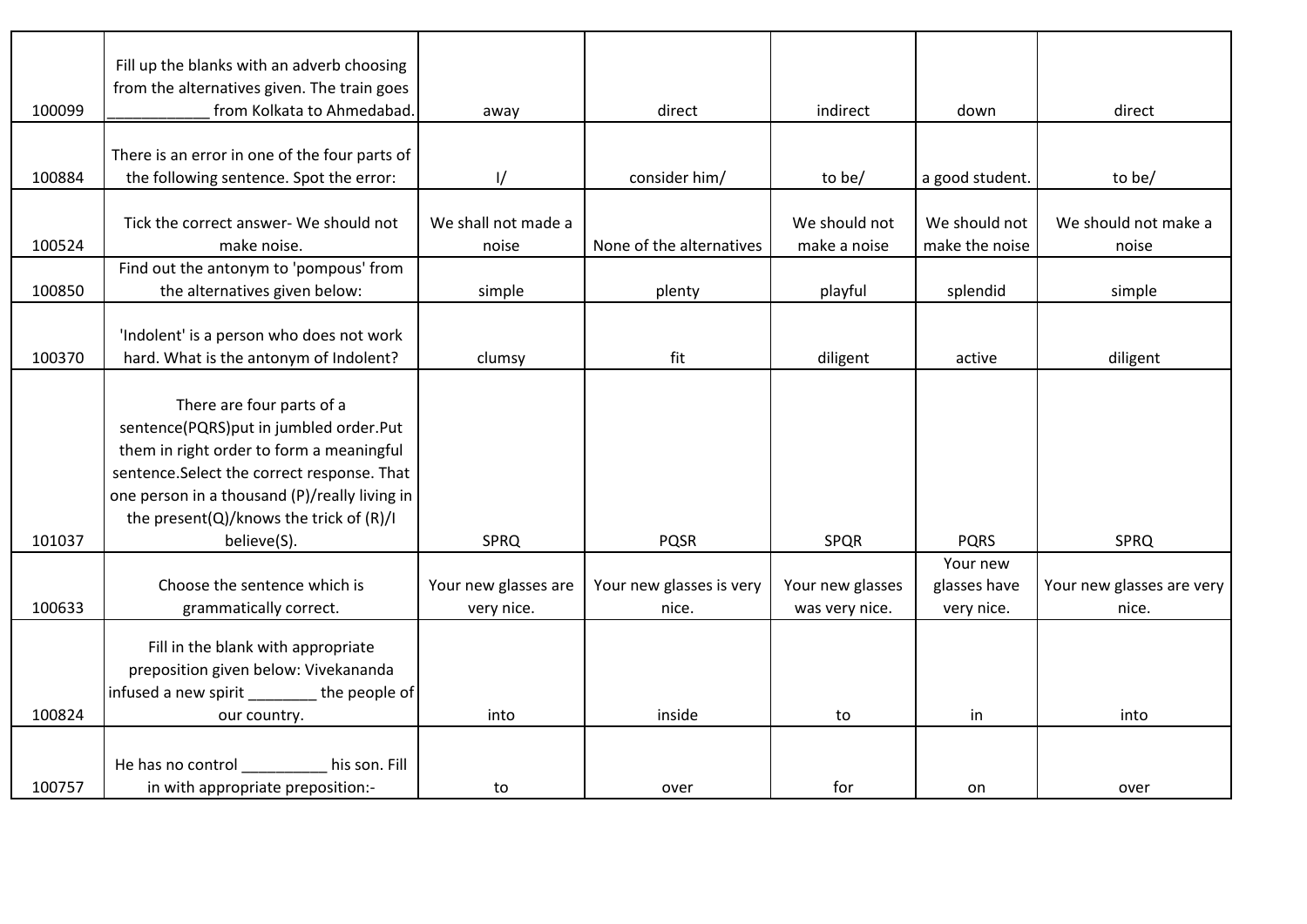| 100019 | Fill up the blanks choosing correctly from<br>the alternatives given. 19. A child's earliest<br>words deal with concrete objects and<br>actions. It is much later that he is able to<br>grapple with        | maxims                          | abstractions             | vagueness                         | solidity                             | abstractions                      |
|--------|-------------------------------------------------------------------------------------------------------------------------------------------------------------------------------------------------------------|---------------------------------|--------------------------|-----------------------------------|--------------------------------------|-----------------------------------|
|        |                                                                                                                                                                                                             |                                 |                          |                                   |                                      |                                   |
| 100003 | Tick( $V$ ) the best alternative to express the<br>meaning of the given word: 2.affiliation:                                                                                                                | friendship                      | attachment               | together                          | team                                 | attachment                        |
| 101253 | The voice had to be listened to not only on<br>account of its form but for the matter. This<br>sentence is an example of -                                                                                  | Past indefinite                 | Past perfect             | Past perfect<br>continuous        | Past continuous                      | Past indefinite                   |
| 100022 | In question replace word/words in " " with<br>an idiomatic expression/phrase from the<br>given alternatives. 22. Vimala "could not<br>control herself" when she received the<br>news of her father's death. | hold on                         | broke down               |                                   | set aside                            | broke down                        |
|        |                                                                                                                                                                                                             |                                 |                          | put up                            |                                      |                                   |
| 103801 | The abstract noun of 'coward' is -                                                                                                                                                                          | cowardly                        | cowarded                 | cowardice                         | cowarding                            | cowardice                         |
| 100308 | Choose the correct option : "Although he is<br>foolish --------- he is praised."                                                                                                                            | yet                             | but                      | even then                         | even                                 | yet                               |
| 100519 | Tick the correct answer- He had a large<br>number of money.                                                                                                                                                 | He had a big number<br>of money | None of the alternatives | He had a large<br>amount of money | He has a huge<br>amount of<br>rupees | He had a large amount of<br>money |
| 104062 | Choose the antonym of the quoted word:<br>The giant was seen as someone 'repulsive'.                                                                                                                        | vile                            | attractive               | intrepid                          | indulgent                            | attractive                        |
| 100658 | There is abundance of vegetables in the<br>market.Here 'abundance' means:                                                                                                                                   | scarcity                        | plenty                   | wastage                           | substandard                          | plenty                            |